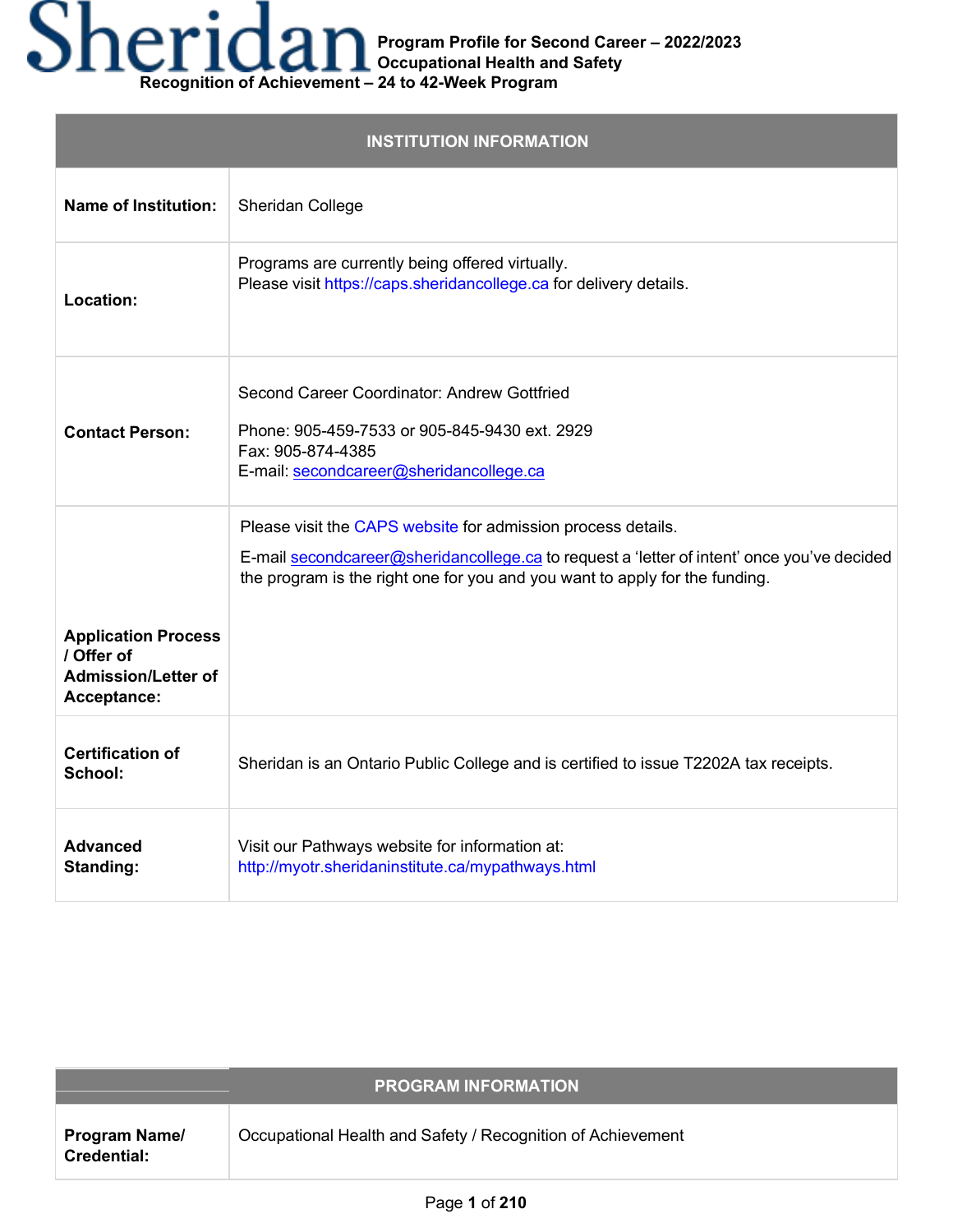| <b>Program-Specific</b><br><b>Admission</b><br><b>Requirements:</b>                      | https://caps.sheridancollege.ca/products/occupational-health-and-safety.aspx                                                                                                                                                                                                                                                                                                          |
|------------------------------------------------------------------------------------------|---------------------------------------------------------------------------------------------------------------------------------------------------------------------------------------------------------------------------------------------------------------------------------------------------------------------------------------------------------------------------------------|
| <b>Program Offered</b><br><b>SEPTEMBER 2022</b><br><b>Start/End dates by</b><br>semester | Sept. 12, 2022<br>Jan. 9, 2023<br>May 8, 2023<br>$\overline{2}$<br>To<br>To<br>3<br>To<br>$\mathbf 1$<br>Dec. 16, 2022<br>Apr. 14, 2023<br>Aug. 11, 2023                                                                                                                                                                                                                              |
| <b>Program Offered</b><br><b>JAN 2023</b><br><b>Start/End dates by</b><br>semester       | Jan 9, 2023<br>Sept 12, 2023<br>May 8, 2023<br>3<br>$\mathbf 1$<br>$\overline{2}$<br>to<br>to<br>to<br>Apr 14, 2023<br>Dec 16, 2023<br>Aug 11, 2023                                                                                                                                                                                                                                   |
| <b>Program Offered</b><br><b>MAY 2023</b><br><b>Start/End dates by</b><br>semester       | May 8, 2023<br>1<br>2 <sup>1</sup><br>Sept 12, 2023<br>Jan. 8, 2024<br>3 <sup>1</sup><br>to<br>To<br>to<br>Aug 11, 2023<br>Dec 16, 2023<br>April 19, 2024                                                                                                                                                                                                                             |
| Program Length/<br><b>Hours/Weeks:</b>                                                   | Program duration (weeks): 24-42<br>Total instructional hours: 302<br>Programs starting in September have a holiday break of approximately 3 weeks.<br>Programs starting in January and May run continuously over 8 months (no summer<br>break), with two weeks between semesters.<br>Students will be notified about their class schedule prior to the beginning of each<br>semester. |
| <b>Class Size:</b>                                                                       | Approximately 35                                                                                                                                                                                                                                                                                                                                                                      |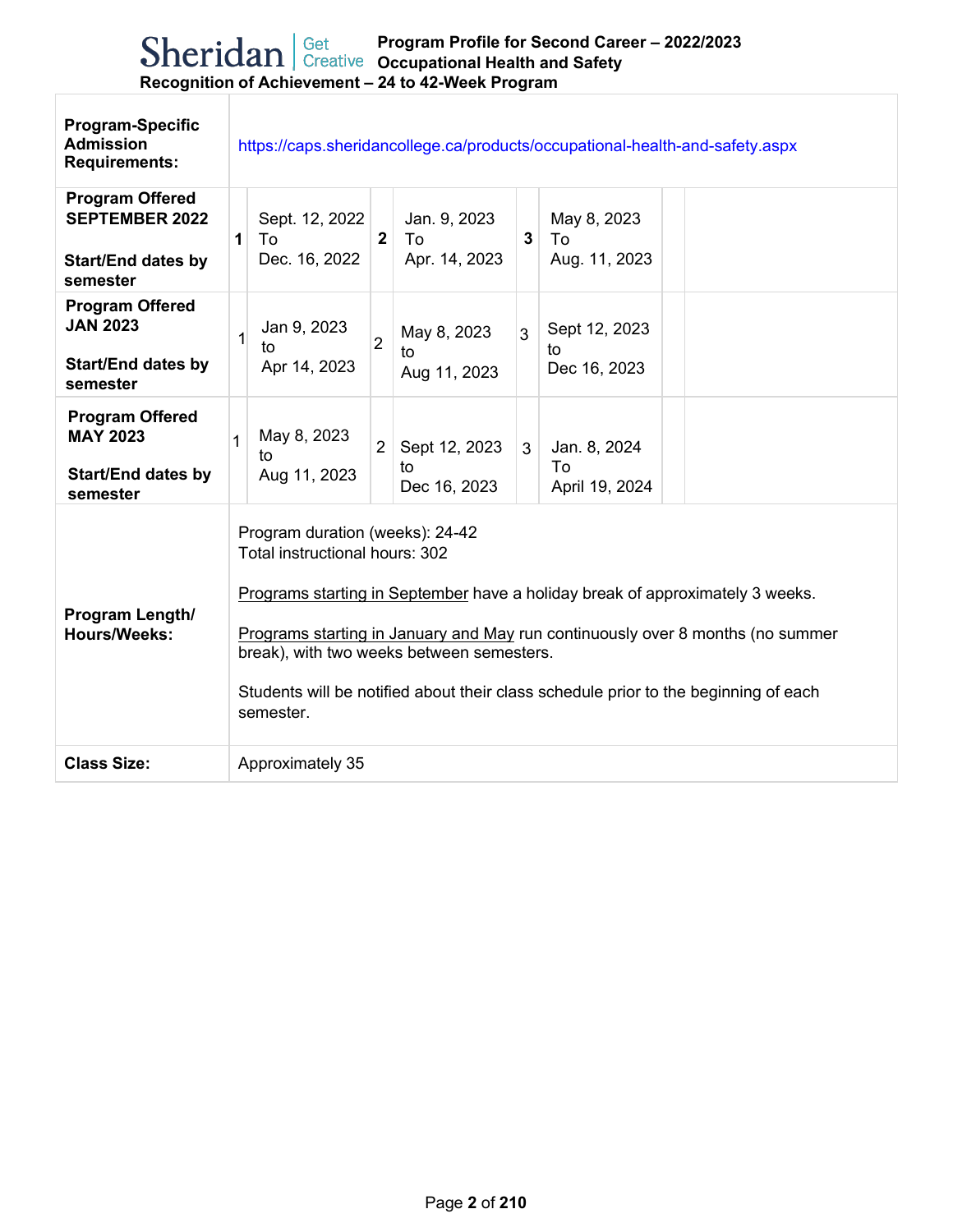| <b>Course Outline:</b><br>https://www.sheridancollege.ca/programs/courses/course-outline-search |
|-------------------------------------------------------------------------------------------------|
|-------------------------------------------------------------------------------------------------|

| <b>Annual Tuition:</b><br>(applicable at time<br>of publication -<br>subject to change<br>without notice) | \$1840.86<br>https://caps.sheridancollege.ca/products/occupational-health-and-safety.aspx<br>Tuition fees are regulated by the Ministry of Advanced Education and Skills Development<br>and a change could be made by action of the Ontario Government.<br>As the Fee Guide is prepared in advance, Sheridan reserves the right to make changes<br>due to errors and omissions. Additional fees will apply for some programs with a modified<br>curriculum. All information provided is current as of publication. |
|-----------------------------------------------------------------------------------------------------------|--------------------------------------------------------------------------------------------------------------------------------------------------------------------------------------------------------------------------------------------------------------------------------------------------------------------------------------------------------------------------------------------------------------------------------------------------------------------------------------------------------------------|
| Parking:<br>(applicable at time<br>of publication -<br>subject to change<br>without notice)               | https://epark.sheridancollege.ca/                                                                                                                                                                                                                                                                                                                                                                                                                                                                                  |
| <b>Book Costs:</b><br>(applicable at time<br>of publication -<br>subject to change<br>without notice)     | \$350                                                                                                                                                                                                                                                                                                                                                                                                                                                                                                              |
| <b>Other Costs:</b>                                                                                       | Ancillary fees - \$286.3                                                                                                                                                                                                                                                                                                                                                                                                                                                                                           |
| <b>Payment Policy for</b><br><b>Second Career:</b>                                                        | Purchase your course from our CAPS website when the courses become available and<br>provide your receipt to your ministry.                                                                                                                                                                                                                                                                                                                                                                                         |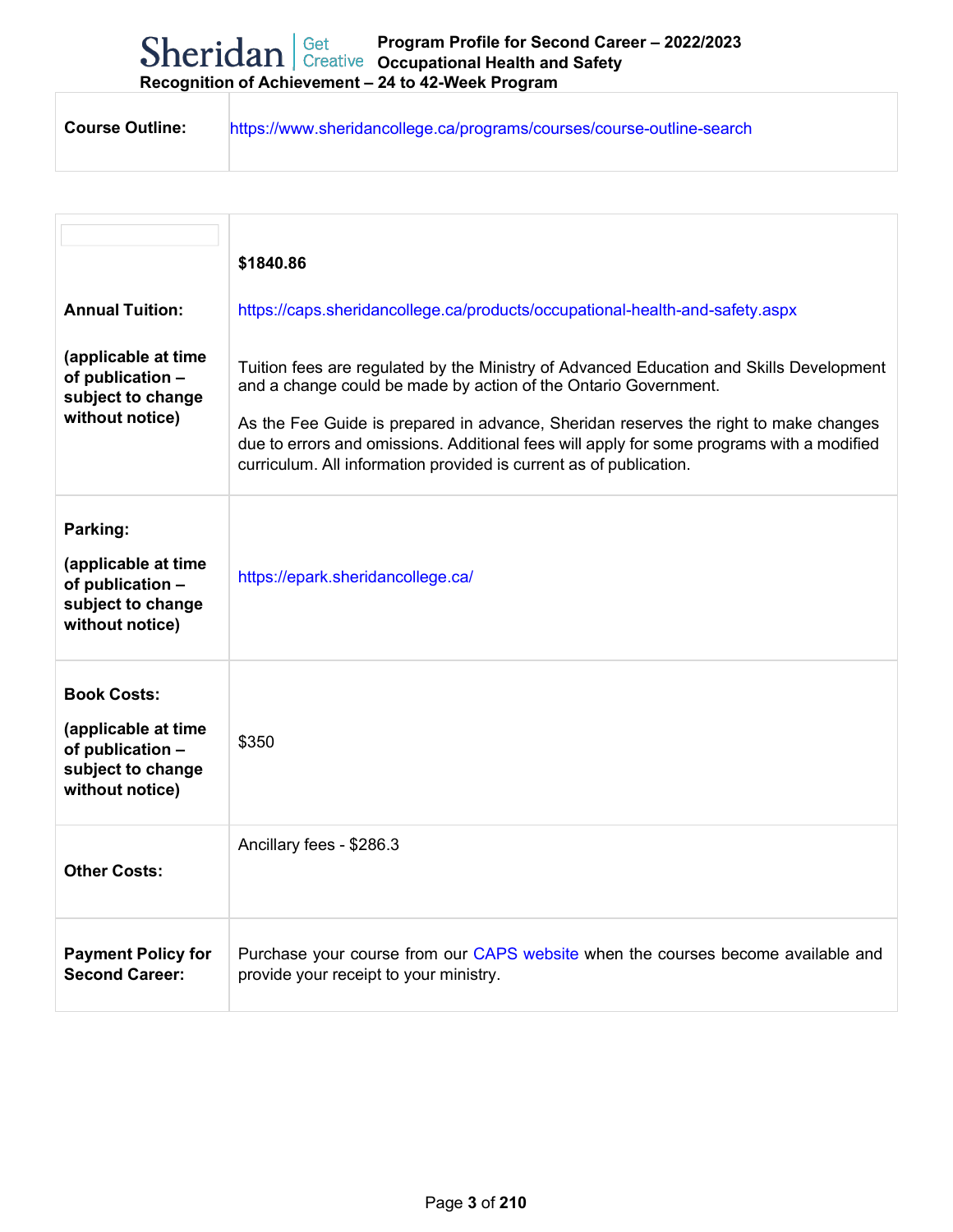| <b>Withdrawal/Refund</b><br><b>Policy</b>                                                                      | For refunds or withdrawals, please visit:<br>https://caps.sheridancollege.ca/student-guide/transfers-refunds-and-withdrawals.aspx<br>Please note: As a Second Career-funded student, all refunds are to be returned to your<br>funder.                                                                                                                              |
|----------------------------------------------------------------------------------------------------------------|---------------------------------------------------------------------------------------------------------------------------------------------------------------------------------------------------------------------------------------------------------------------------------------------------------------------------------------------------------------------|
| <b>Your Second Career</b><br>and Career<br><b>Opportunities:</b>                                               | This program provides the knowledge and skills to design and implement health and<br>safety programs to reduce accidents in the workplace and maintain a company's bottom<br>line.                                                                                                                                                                                  |
| Please identify the<br>main skill learners<br>can expect to gain<br>upon completion of<br>the micro-credential | • This program will provide the knowledge and skills to design and implement health<br>and safety programs to reduce accidents in the workplace and maintain a<br>company's bottom line.                                                                                                                                                                            |
| <b>Method of</b><br>Instruction:                                                                               | blended                                                                                                                                                                                                                                                                                                                                                             |
| <b>Equipment</b><br><b>Availability:</b>                                                                       | Students will have access to computers in open access computer labs.                                                                                                                                                                                                                                                                                                |
| <b>Instructor</b><br><b>Qualifications:</b>                                                                    | Our faculty is hired based on a combination of industry experience and academic<br>qualifications. Most faculty have relevant Master's degrees and/or professional<br>certifications where applicable.<br>Our faculty is provided with opportunities to engage in professional development to<br>ensure currency in their field and proficiency in teaching adults. |

| <b>Curriculum Design:</b> | All programs are designed and kept up to date with input from Research and Innovation<br>teams which include representation from employers and industry organizations.      |
|---------------------------|-----------------------------------------------------------------------------------------------------------------------------------------------------------------------------|
|                           | The Centre for Teaching and Learning at Sheridan oversees the design of new programs<br>and courses and maintains a schedule of program review to keep programs up to date. |